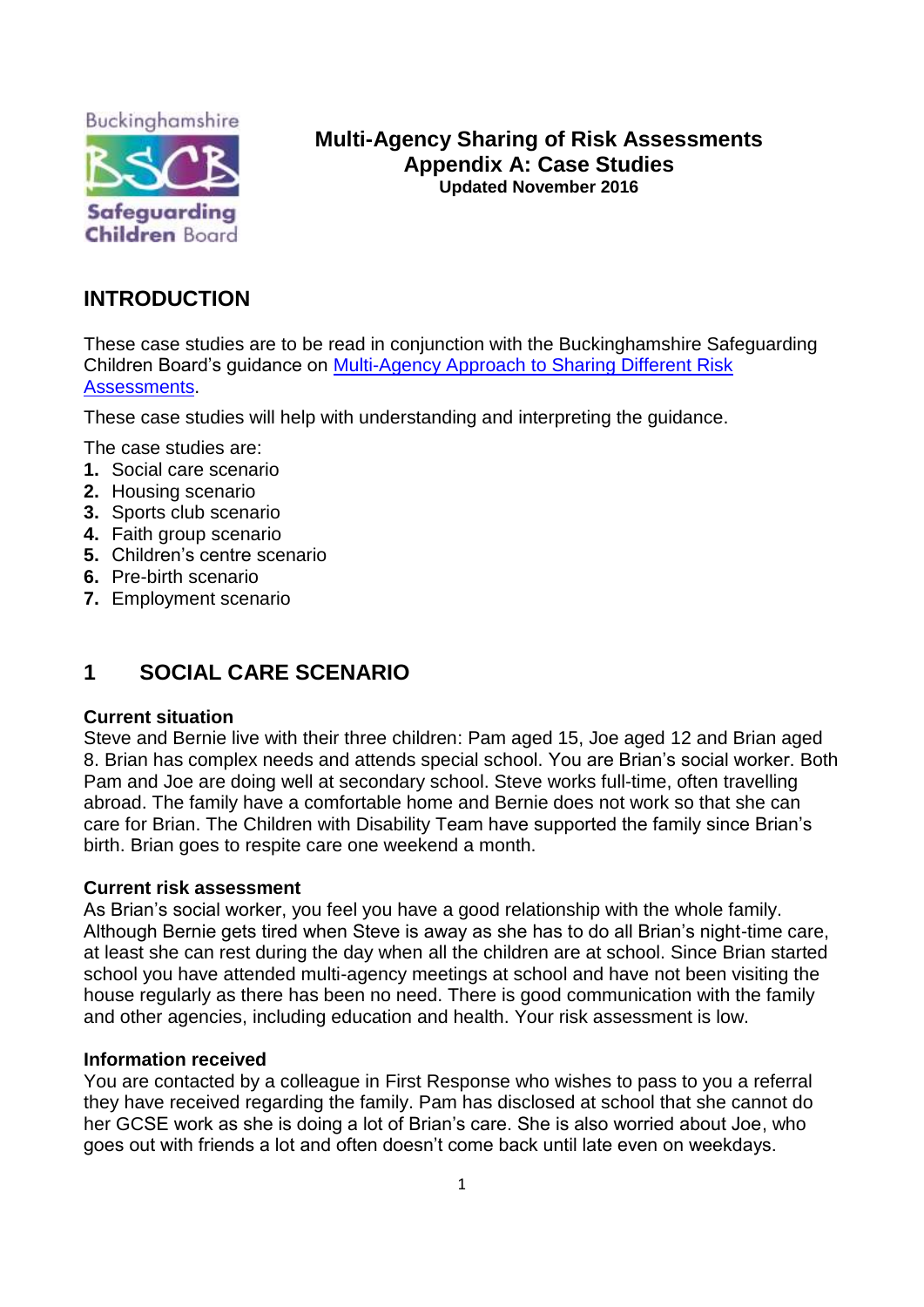School have confirmed that Pam is falling behind with her course work and that Joe has recently had a five-day exclusion from school.

## **Revised risk assessment**

- Does this information affect your risk assessment who is at risk and what are the risks?
- Could this information impact on other agencies' risk assessments who else may be involved?
- Does any other agency need to become involved who might benefit from knowing this information?

To revise your current risk assessment further information is required and the multi-agency core assessment for the family needs to be updated to gain a holistic view of how the family is currently functioning. This will require liaison with colleagues within respite care, health and education regarding all three children.

## **Next steps**

Although you are Brian's social worker, you will want to work with the family, colleagues from referral and assessment, and other agencies to ensure not only that Brian gets the appropriate care, but that the needs of other family members are considered. The risk assessment for the other two children may vary depending on the information received.

# **2 HOUSING SCENARIO**

### **Current situation**

You are a District Council housing officer and you are currently dealing with a request for re-housing from the Adams family, consisting of mum, dad and three children. You are aware that children (a 16-year-old and two under five-year-olds) had been the subject of a child protection plan some time ago. At that time the mother and all the children had been living apart from their father, and the two youngest children were assessed as suffering from neglect associated with their mother's alcohol use. However, since the father has returned to the family home approximately two years ago, the children appear to be well cared for. However, concerns are known to remain due to the mother's drinking, which is known to worsen at times of additional stress.

The family are currently housed in a small privately rented maisonette and have recently been classified as eligible for re-housing (Band B), given the length of time they have spent on the housing register and their current overcrowded accommodation, which is also in disrepair. Mrs Adams has been pressing for re-housing for some considerable time, as not only is she unhappy with the overcrowded conditions, she is also involved in an acrimonious neighbour dispute, which has required police intervention on a number of occasions.

### **Information received**

During your most recent interview with the mother you were informed that the father has again left the family home and the eldest child, who is 16 years old, has also moved out with him. The effect of this change in family circumstances is such that Mrs Adam's priority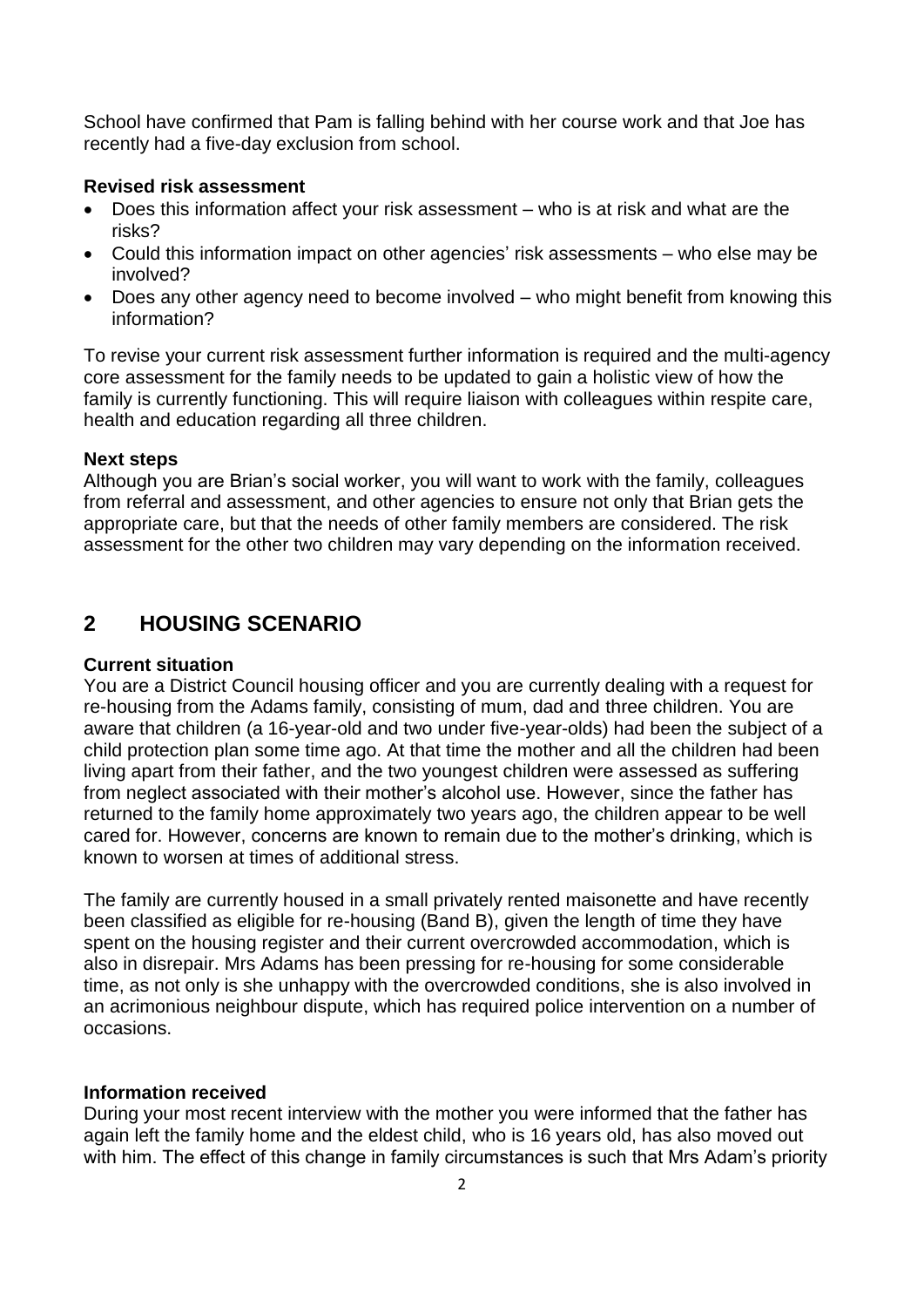for re-housing has reduced (to Band D) because the property is no longer statutorily overcrowded. You will be writing to Mrs Adams informing her of this fact and also that you have referred the condition of the maisonette to the Environmental Health Department so they can pursue the landlord to undertake the necessary repairs.

Given the re-prioritisation of the family's housing needs, this matter will cease to be a case in which you are actively involved.

#### **Revised risk assessment**

However, given your knowledge of the family's history, you are concerned about how Mrs Adams will receive your letter and the implications this could have for the remaining children. In order to consider this aspect further:

- Which other agencies need to know?
- How would you go about sharing this information and your concerns?
- How do the ages of the children impact on your assessment of risk?

#### **Next steps**

Given your concerns, you will need to make a referral to Children's Social Care (First Response) using the [MARF](http://www.bucks-lscb.org.uk/professionals/thresholds-document/) (multi-agency referral form).

# **3 SPORTS CLUB SCENARIO**

#### **Current situation**

You are a sports club manager. Mathew, aged 13, is a member of the Swallows Gymnastic Club and attends two nights a week. He is known to have some behavioural problems, but over the last year has responded well to the boundaries set at the club.

Mathew's father works long hours and his mother is currently suffering a relapse with MS. Consequently, his grandfather brings him to the club and takes him home.

Mathew has two younger brothers, one is 9 and the other is 7. The club is aware of their existence, but they do not attend.

Recently, Mathew has been reported by some of the other boys for encouraging younger children into dangerous activity. It was alleged that he gave a metal coat hanger to one boy and tried to persuade him to poke it into an electrical socket. He told another boy that it was safe to cross the road when it clearly was not, and yesterday was found in the out-ofbounds staff kitchen with a kettle of boiled water. A younger boy, whom he'd taken with him, said that Mathew was going to wash sand off the younger boy's gym shoes. Mathew denied all of the above and was unable to provide an alternative explanation to what he was doing in the kitchen. You reprimanded Mathew and said he would speak to his grandfather.

You spoke to the grandfather and said you felt he should ban Mathew from the Club. The grandfather acknowledged that he was a handful, but said Mathew's attendance gave the family some respite that they desperately needed. You felt, however, that the risk to other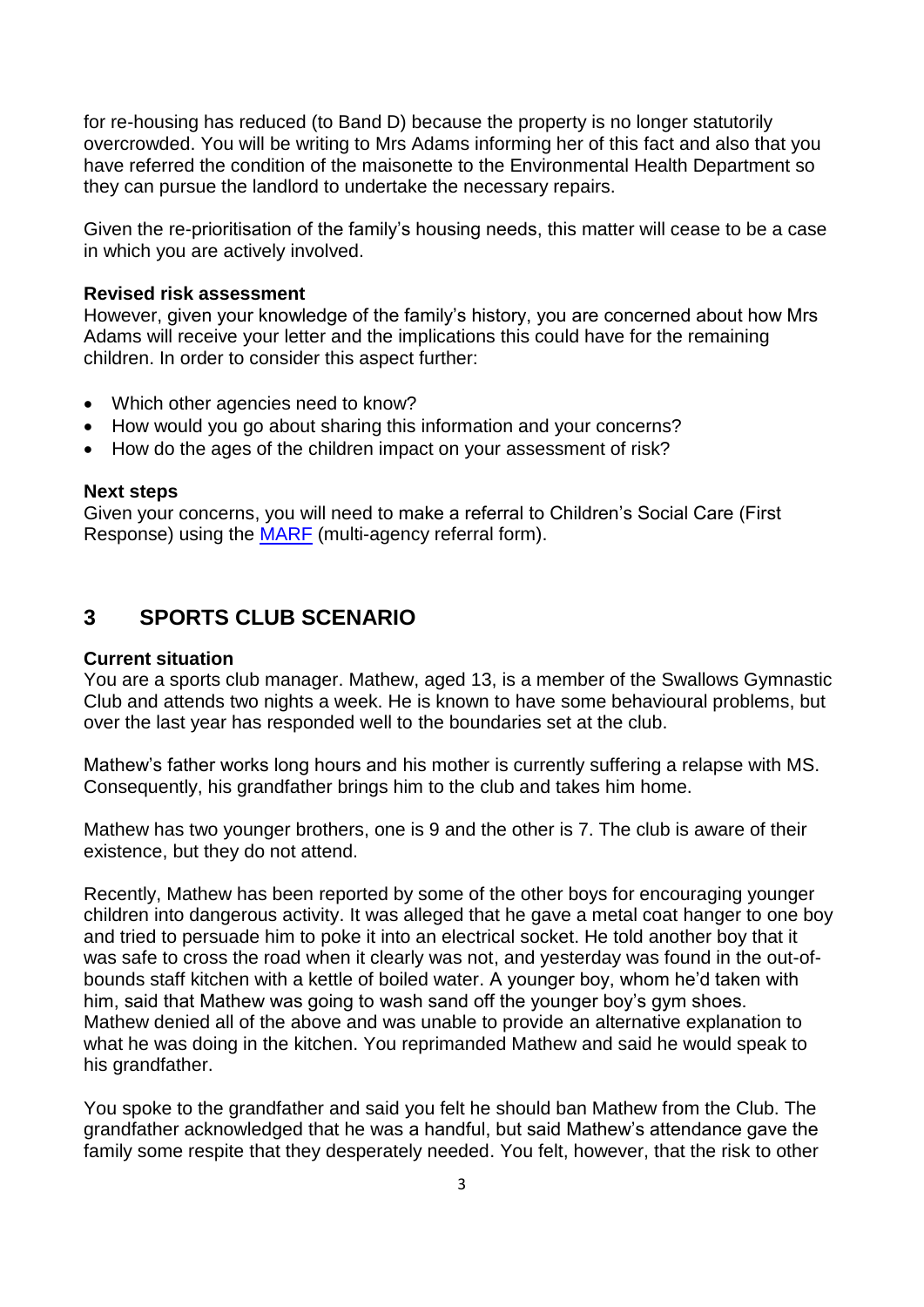children was too great and so terminated Mathew's membership.

# **Current risk assessment**

Your concerns about risks to other children in the club have outweighed your need to provide Mathew with a service, but:

- Who is at risk and what are the risks to Mathew himself, his siblings, his parents, other children he has contact with at school?
- Does this information impact on other agencies' risk assessments who else may be involved?
- Does any other agency need to become involved who might benefit from knowing this information?

## **Next steps**

You decide that a temporary ban for Mathew at the club is more appropriate until you are able to gain further advice from specialist agencies.

You prioritise a referral to Social Care regarding child protection concerns and alert them to mother's health and stress for father

# **4 FAITH GROUP SCENARIO**

## **Current situation**

You are a faith group leader. Matilda is 69 and regularly attends her local prayer group. Matilda has suffered bouts of depression and anxiety throughout her later life, and was hospitalised for a short period last year when her condition deteriorated. She has appeared to manage well on medication since.

Matilda is very well supported by her community psychiatric nurse and local community. She has a large family and recently agreed to care for her youngest son's daughter, while he and his wife explored a work opportunity abroad.

The granddaughter, Ellie, is 10 years old and very well behaved, so her parents felt Matilda would be able to cope and would enjoy the company for a few weeks.

# **Current risk assessment**

Your faith group does not undertake formal risk assessments, but you have been keeping a supportive eye on Matilda and the support she needs. You sometimes encourage her to speak to her community psychiatric nurse for advice and Matilda has given you permission to advocate for her when she is feeling particularly vulnerable.

Arrangements have been running smoothly over the last few months, without the need for any more support than usual from your faith group.

### **New development**

Matilda started to bring Ellie with her to the prayer group, although Ellie would remain in the garden outside as the group was for adults only. She was seen to sit patiently, if not a bit timidly, waiting for her grandmother. Everyone remarked on how well behaved and polite she was.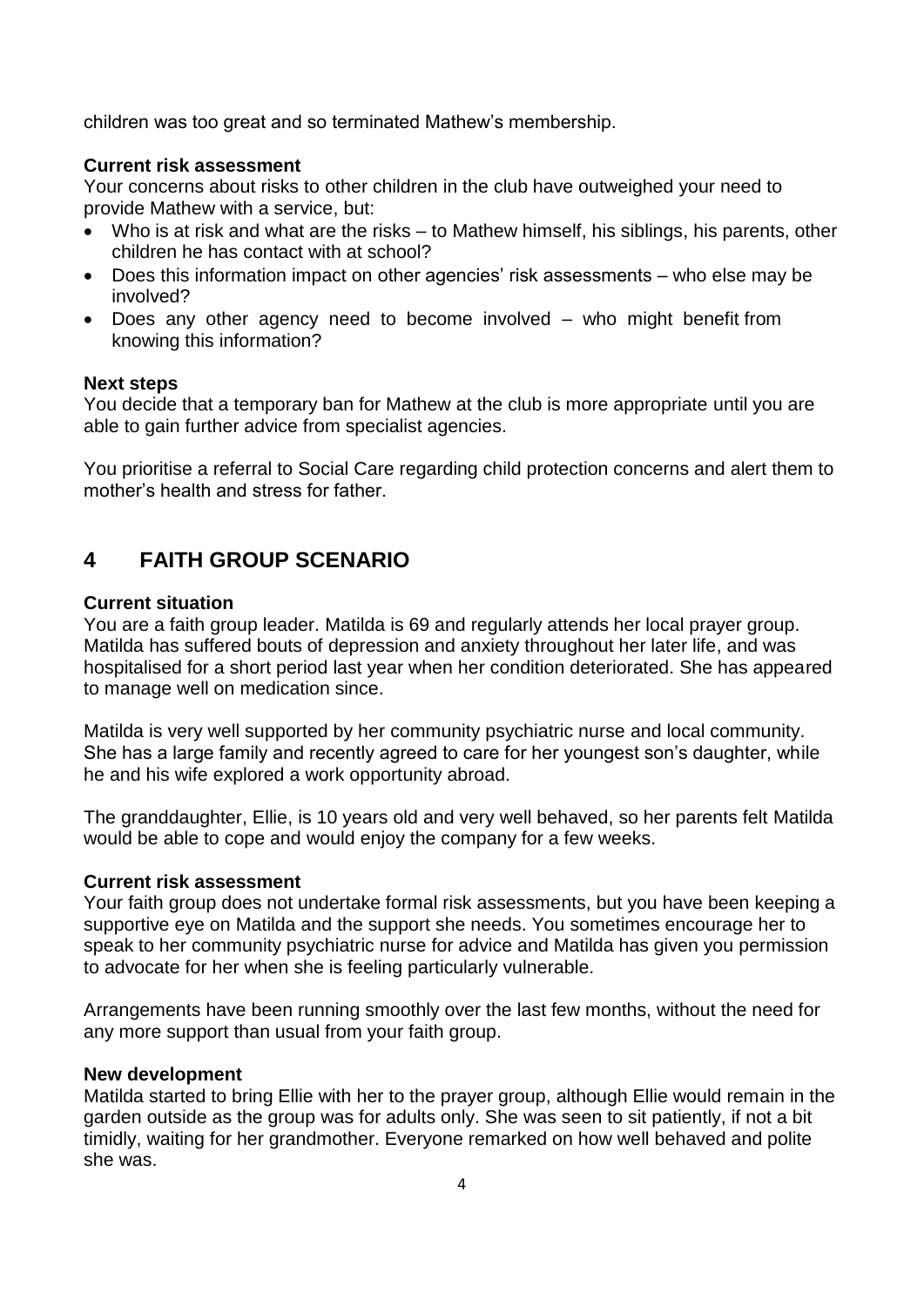On praising Matilda for the good conduct of her grandchild, one of the members of the prayer group became concerned about Matilda's response. Matilda said that it may look like that to her, but she had to rid her of evil spirits every night. Matilda looked extremely and uncharacteristically stern as she said this. The member laughed nervously and then heard Matilda say to Ellie: "Come on home you wicked little girl, they all know about you now".

The member felt extremely uncomfortable and shared her concern with you.

# **Revised risk assessment**

- Does this information affect your perception of risk? Who is at risk and what are the risks?
- What are the specific risks in relation to Matilda's comments that she has to rid her granddaughter of evil spirits every night?
- Could this information impact on other organisations' risk assessments who else may be involved?
- Does any other agency need to become involved? Who might benefit from knowing this information?
- Are the extended family aware and can they provide alternative care?
- Is Matilda's mental health deteriorating? Is her community psychiatric nurse and GP aware of this, and do they know that Matilda is caring for her grandchild? How is this responsibility impacting her mental health?
- Does Ellie's school know about the temporary care arrangements and do they know about the grandmother's mental illness?
- Consider child protection and referral to social care.

# **Next steps**

- Review the BSCB guidance on [Spirit Possession and Witchcraft.](http://bscb.procedures.org.uk/zkqso/harmful-practices-linked-to-faith-or-culture/child-abuse-linked-to-a-belief-in-spirit-possession-or-witchcraft-guidance)
- Follow the advice set out in the BSCB procedures for [Responding to Concerns of](http://bscb.procedures.org.uk/ykqzs/assessing-need-and-providing-help/responding-to-concerns-of-abuse-and-neglect-procedure) Abuse and [Neglect.](http://bscb.procedures.org.uk/ykqzs/assessing-need-and-providing-help/responding-to-concerns-of-abuse-and-neglect-procedure)

# **5 CHILDREN'S CENTRE SCENARIO**

# **Current situation**

Lucy is living with her two children in rented accommodation. Tom, aged 3, is attending the local playgroup and Jess, aged 11 months, is looked after by Lucy. Lucy has a part-time job and the children are looked after by her mother when she is at work. Lucy has a new partner, Steve, who does not live with her. The children's father is in prison for drug offences. There are no concerns for the children's safety as they are not exposed to their father's unpredictable behaviour or to his network of dubious friends. Lucy provides a secure home environment and has grown in confidence both as a person and as a mother. She attends a local children centre, where you are the manager.

### **Current risk assessment**

Lucy is coping well with the two children, is financially stable and has good family support. She attends the local children's centre and has responded well to professional support and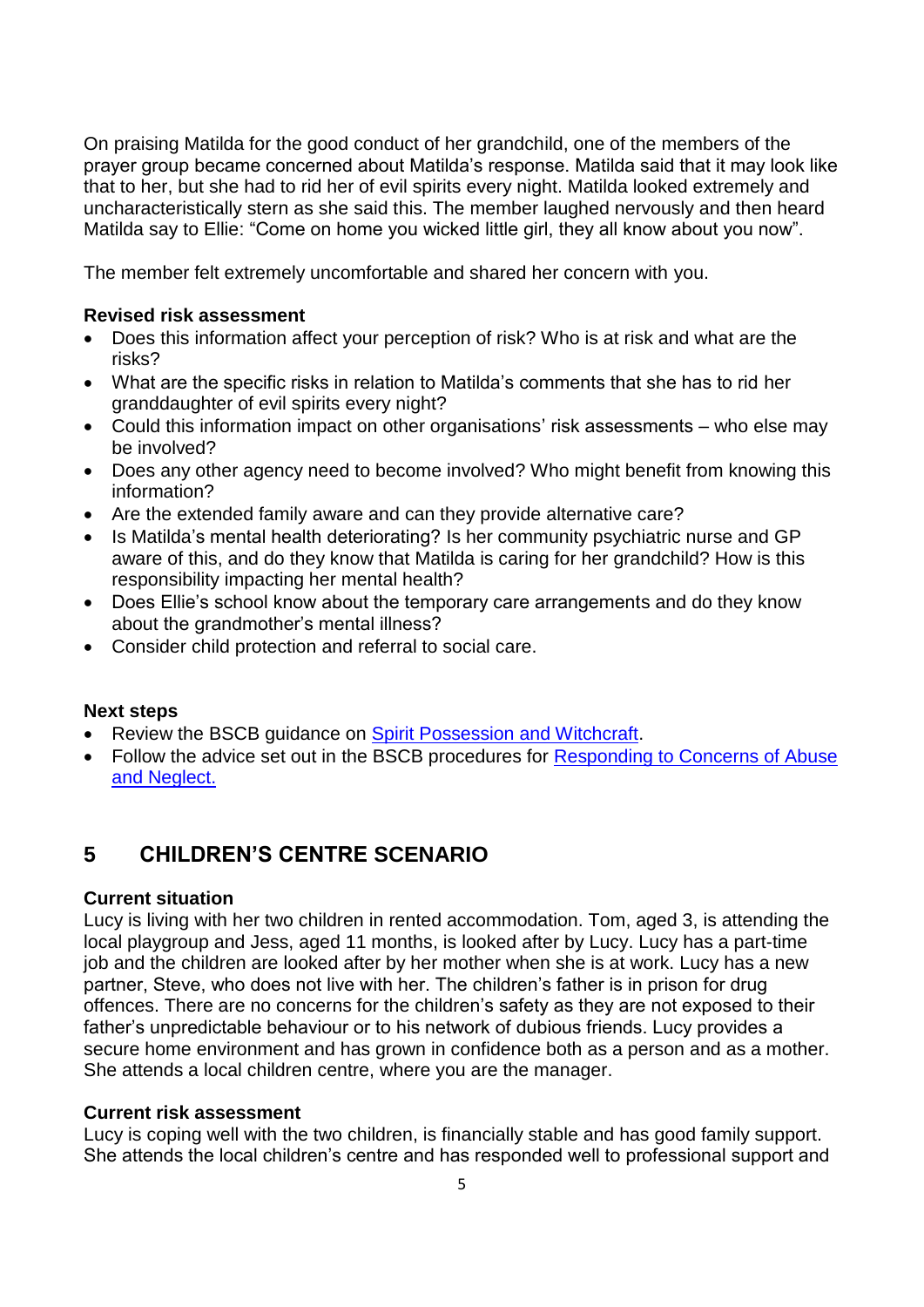advice in relation to both parenting and domestic abuse. Your risk assessment for both Lucy and the children is low.

## **Information received**

Lucy informs you that Mark Harris, her ex-partner, is being released from prison next week. She is anxious as Mark is requesting access to the children. Tom has a good relationship with Steve and doesn't talk about his father. Mark has never seen Jess as she was born when he was in prison.

## **Revised risk assessment**

You are concerned about this new information and feel this may have a negative impact on Lucy. To revise the risk assessment what further information do you need and how will you get it?

- Who else knows this information?
- Who else needs to know this information?
- Who may have carried out a risk assessment of Mark and has this taken into account his ex-partner and his children?
- Does information held by other agencies impact the risk assessment?

There are many questions about Mark's health, rehabilitation and circumstances on release that need to be understood so that a shared risk assessment can include all available information from all agencies.

### **Next steps**

A multi-agency professionals meeting should be called to ensure that your risk assessment includes all relevant information. A shared understanding of the factors that affect the risk assessment will ensure that actions from this meeting will be based on appropriate information sharing to ensure the welfare of the both the mother and the children.

Your risk assessment will be influenced by information from the prison, probation and the police, as well as children's social care, health and children's centre.

# **6 PRE-BIRTH SCENARIO**

## **Current situation**

24-year-old Hilary is 25 weeks pregnant. This is her second pregnancy and both she and her husband are extremely anxious about the arrival of the new baby. Two years ago the couple's first baby died in his sleep at the age of four months. Following this Hilary suffered severe depression requiring inpatient treatment and medication. Neither pregnancy was planned. You are Hilary's midwife.

### **Current risk assessment**

Hilary is attending all her appointments in relation to both her pregnancy and her mental health needs. Her mental health remains stable, however she is having close monitoring as her medication has changed due to her pregnancy.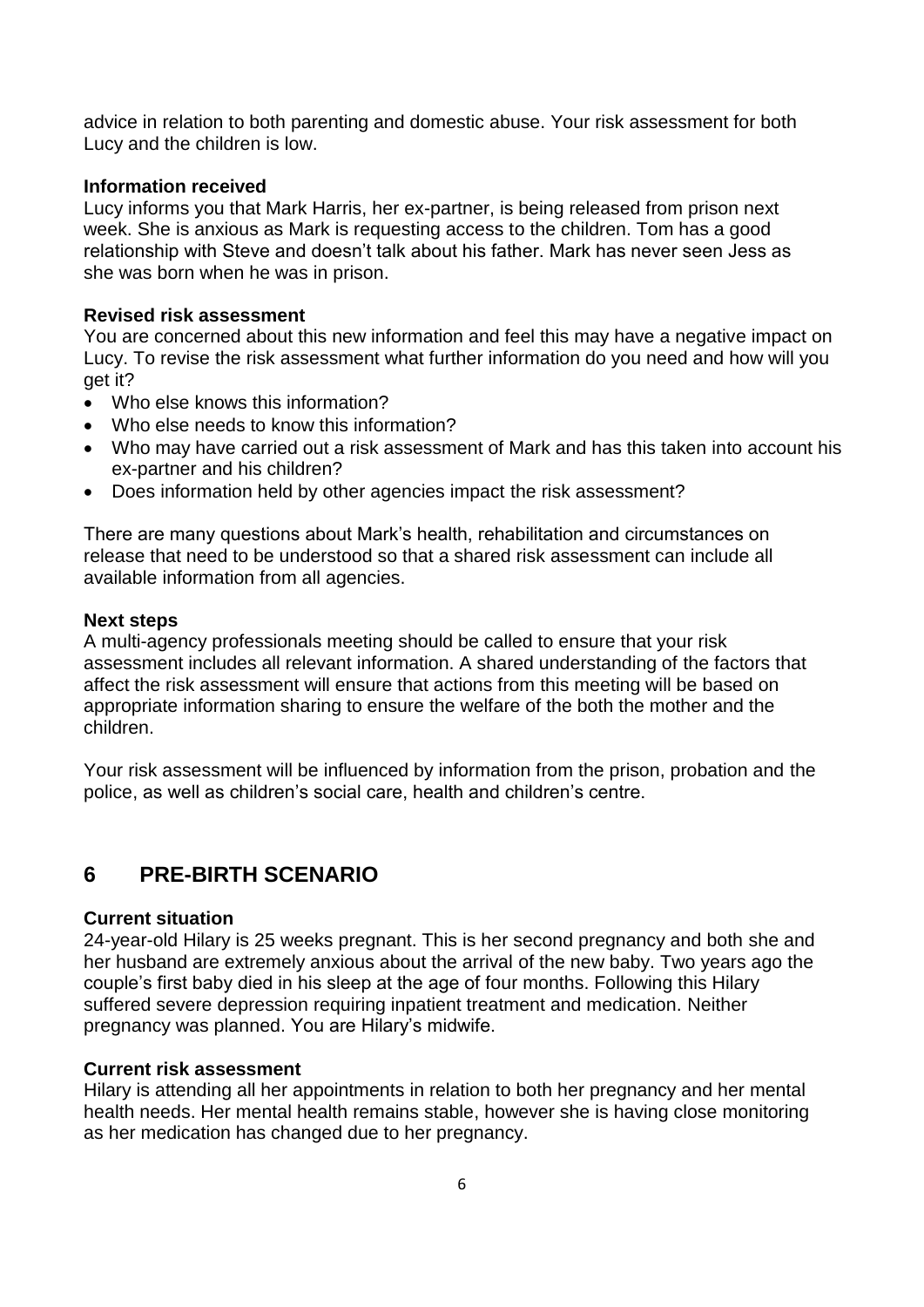There is good communication between the GP, midwife and community psychiatric nurse. Hilary's risk assessment is 'moderate' as health professionals are concerned that as Hilary's pregnancy progresses, her anxiety levels are increasing.

## **Information received**

Hilary's friend contacts you as she is extremely concerned that Hilary has stopped taking her medication as she is worried about the effects on the baby and because she has read that she should not breastfeed while on antidepressants.

## **Revised risk assessment**

- How does this information affect your risk assessment?
- Will the information impact on other agencies' risk assessments?
- Do any other agencies need to become involved?
- What information is known about the father? To what extent is he involved with the family?

### **Next steps**

In this case there needs to be an understanding that there will be a risk assessment in relation to both parents and to the child that may have a different score.

An understanding of both the needs of the adults and the child is required by the services involved. There needs to be good joined-up working between adult and child focused services to ensure all needs are met and professionals are not working in isolation.

Information provided to professionals needs to be verified and responded to sensitively. Communication between the GP, mental health and obstetric staff is crucial. Both Hilary and her husband need to be involved in discussions.

The BSCB [Pre-Birth Procedure](http://bscb.procedures.org.uk/ykqhp/assessing-need-and-providing-help/pre-birth-procedures-and-guidance-procedure) and Guidance should be followed and consideration needs to be given to making a referral to Children's Social Care if there are ongoing concerns about the welfare of the unborn baby and/or concerns about Hilary's parenting capacity following the birth.

# **7 EMPLOYMENT SCENARIO**

### **Current situation**

Mark, aged 48, has worked for the last nine years as a driver for a taxi company that is commissioned by both the County Council and the NHS. You are his employer. Most of Mark's work involves transporting elderly people to hospital and the local day centres.

Mark has a very good reputation with colleagues and service users alike. He is well known in the local community too and you are aware that in his spare time he works as a volunteer at a local church and youth club.